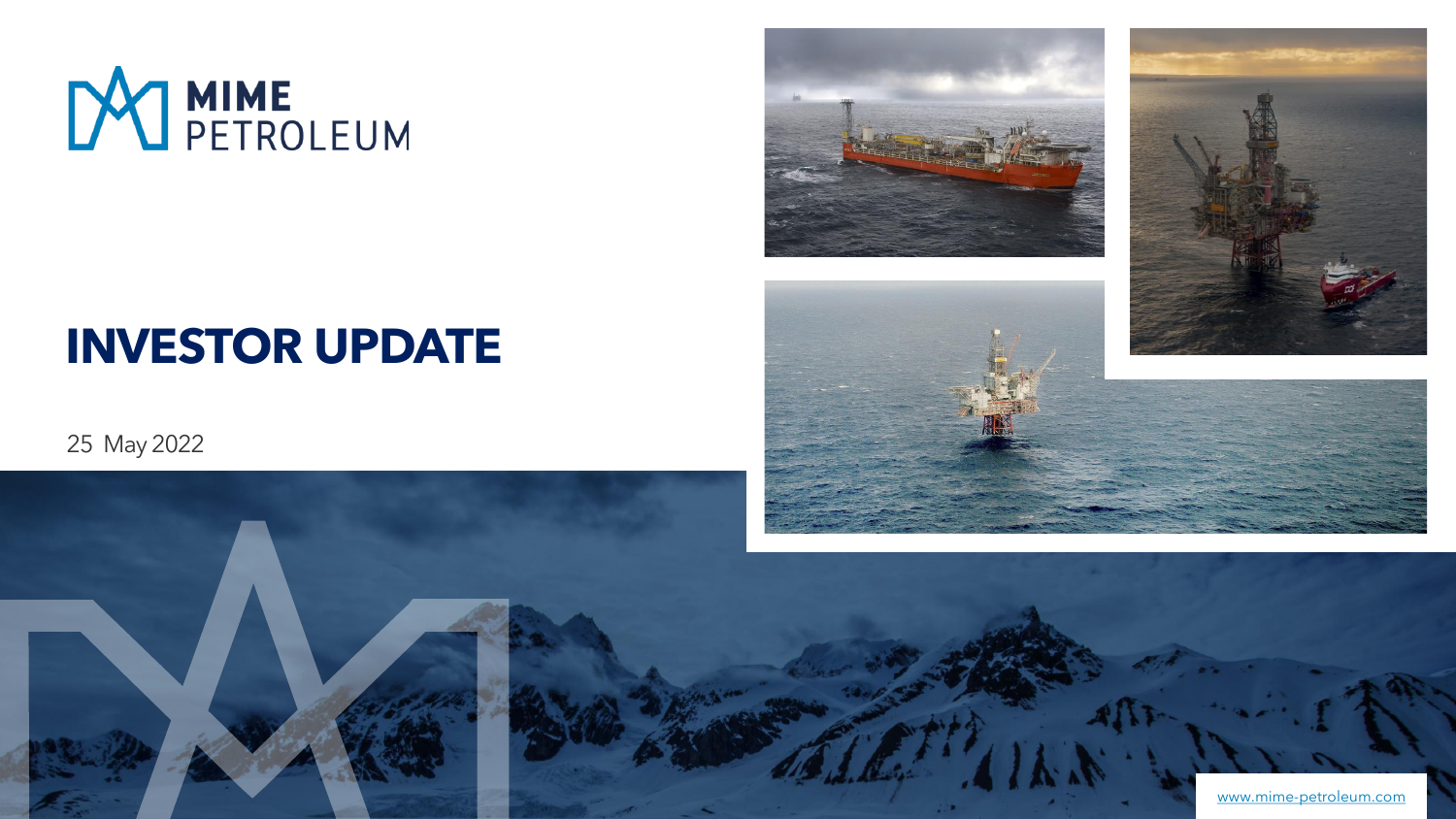## **IMPORTANT INFORMATION** AND DISCLAIMER



This presentation and any appendices (hereinafter collectively referred to as the "Presentation") has been prepared by Mime Petroleum AS (the "Company") solely for information purposes and does not purport to be complete, exhaustive or to summarise all relevant information. By attending any meeting where this Presentation is made, or by receiving or reading any of the Presentation slides, you acknowledge that you have received the information as set forth hereunder and agree to be bound by the following limitations and provisions:

This Presentation is for information purposes only and is not intended to be complete or exhaustive. This Presentation has not been reviewed or approved by any regulatory authority or stock exchange. This Presentation does not constitute or form part of any offer or invitation to sell or issue, or any solicitation of any offer to acquire any securities offered by any person including legal entities in any jurisdiction. Neither this Presentation nor anything contained herein shall form the basis of any contract or commitment whatsoever. Persons into whose possession this Presentation comes should inform themselves about and observe any such restrictions. This Presentation does not contain any advice, hereunder including but not limited to financial, legal or tax advice.

This Presentation contains information obtained from third parties. As far as the Company is aware and able to ascertain from the information published by that third party, no facts have been omitted that would render the reproduced information to be materially inaccurate or misleading.

This Presentation contains certain forward-looking statements relating to the business, financial performance and results of the Company and/or the industry in which it operates. Forwardlooking statements concern future circumstances and results and other statements that are not historical facts, sometimes identified by the words "believes", "expects", "predicts", "intends", "projects", "plans", "estimates", "aims", "foresees", "anticipates", "targets", "forecast", "could", "may", "consider" and similar expressions. The forward-looking statements contained in this Presentation, including assumptions, opinions, estimates and views of the Company or cited from third party sources are solely opinions and forecasts that are subject to risks, uncertainties and other factors that may cause actual events to differ materially from any anticipated development. Neither the Company or , parent or subsidiary undertakings or any such person's officers or employees provides any assurance that the assumptions underlying such forward-looking statements are free from errors nor does any of them accept any responsibility for the future accuracy of the opinions expressed in this Presentation or the actual occurrence of the forecasted developments. Neither the Company or any associated entity or person assume any obligation, except as required by law, to update any forward-looking statements or to confirm such forward-looking statements in this Presentation in accordance with any actual future results.

To the best of the knowledge of the Company, the information contained in this Presentation is in all material respect in accordance with the facts as of the date hereof and contains no omissions likely to affect the accuracy of the information contained herein. The information in this Presentation has not been independently verified, and no representation or warranty (express or implied) is made as to, and no reliance should be placed on, any information, including projections, estimates, targets and opinions, contained herein, and no liability whatsoever is accepted as to any errors, omissions or misstatements contained herein, and, accordingly, neither the Company or any parent or subsidiary undertakings or any such person's advisors, officers or employees accepts any liability whatsoever arising directly or indirectly from the use of this Presentation. By attending any meeting where this Presentation is made, or by receiving or reading any part of this Presentation, you acknowledge that you will be solely responsible for your own assessment of the market and the market position of the Company and that you will conduct your own analysis and be solely responsible for forming your own view of the potential future performance of the Company's business.

This Presentation speaks as of the date set out on its cover and is subject to change without notice. There may have been changes in matters that affect the Company subsequent to the date of this Presentation. Neither the delivery of this Presentation nor any further discussions of the Company may have with any of the recipients shall, under any circumstances, create any implication that there has been no change in the affairs of the Company since such date. The Company does not assume any obligation to update or revise the Presentation or disclose any changes or revisions to the information contained in this Presentation. This Presentation is subject to Norwegian law, and any dispute arising in respect of this Presentation is subject to the exclusive jurisdiction of Norwegian courts with Oslo District Court (Nw: Oslo tingrett) as exclusive legal venue.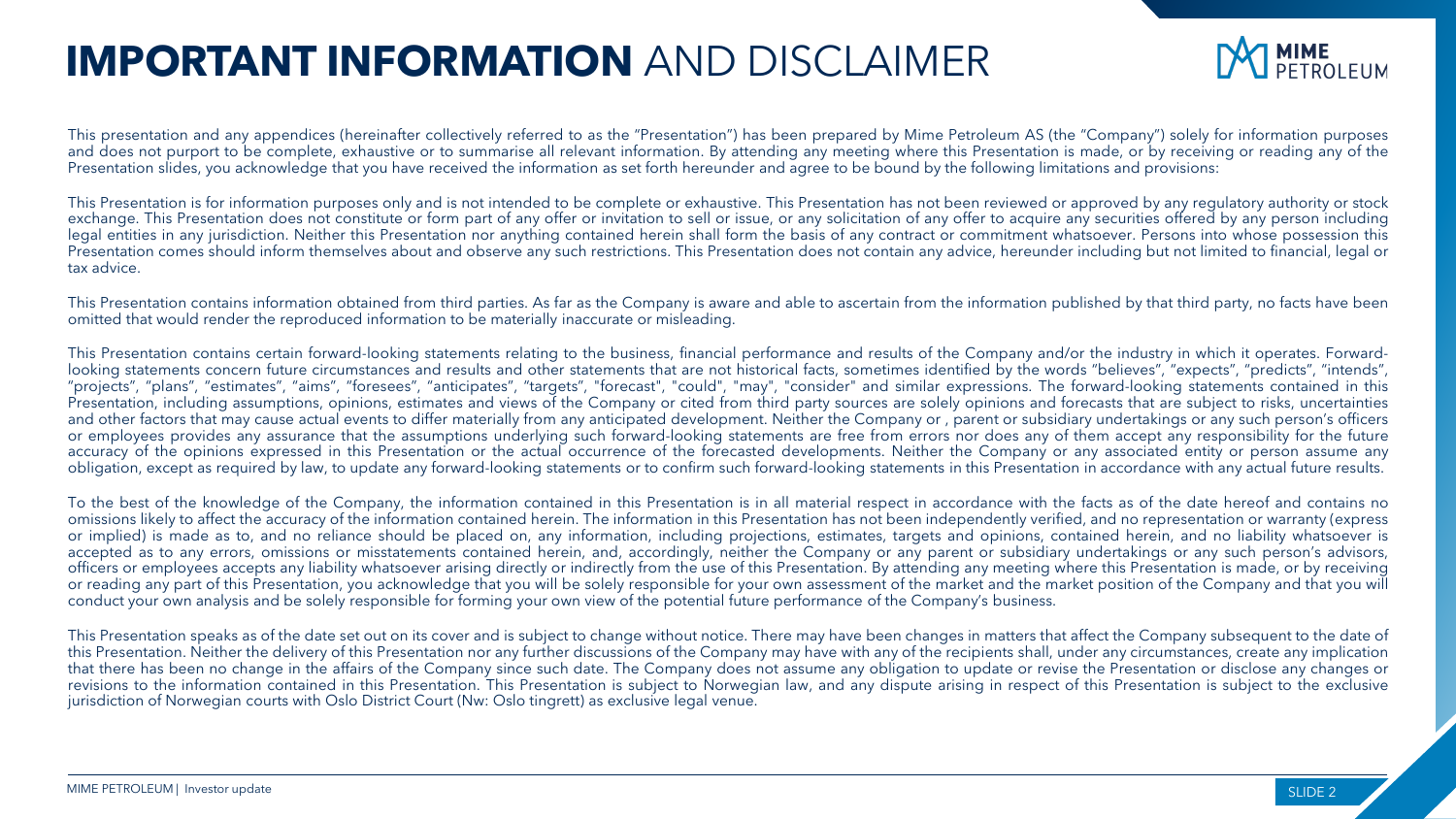## **SUMMARY**



Pure-play NCS independent

- › Seasoned management team with multi-decade experience of oil & gas operations on the NCS
- › Backed by Bluewater, a leading energy investor with track record of building successful E&P companies
- › Production and development focused strategy
- › ESG focus and proactive M&A strategy



- › Balder/Ringhorne are among the largest NCS oil fields
- › Redevelopment project unlocking path to produce another ~600 mmbbl (gross) and lifetime to late 2040s
- › Significant diversification and risk mitigation through multiple reservoirs, +60 production wells and extensive history
- › USD 16/bbl (2p) opex over life of field

E **Esse** 

Robust financial position & risk management

- › \$225m senior secured bond issue in November 2021 with a refinancing of RBL and bond debt as well as capex for the Balder Future redevelopment
- › Fully funded for Balder redevelopment
- › Strong private equity sponsor who invested USD 136m of equity to date and highly committed to the business
- › Active risk management through hedging and best-in-class insurance coverage

Note: Reserves, resources and cost figures based on operator data and company estimates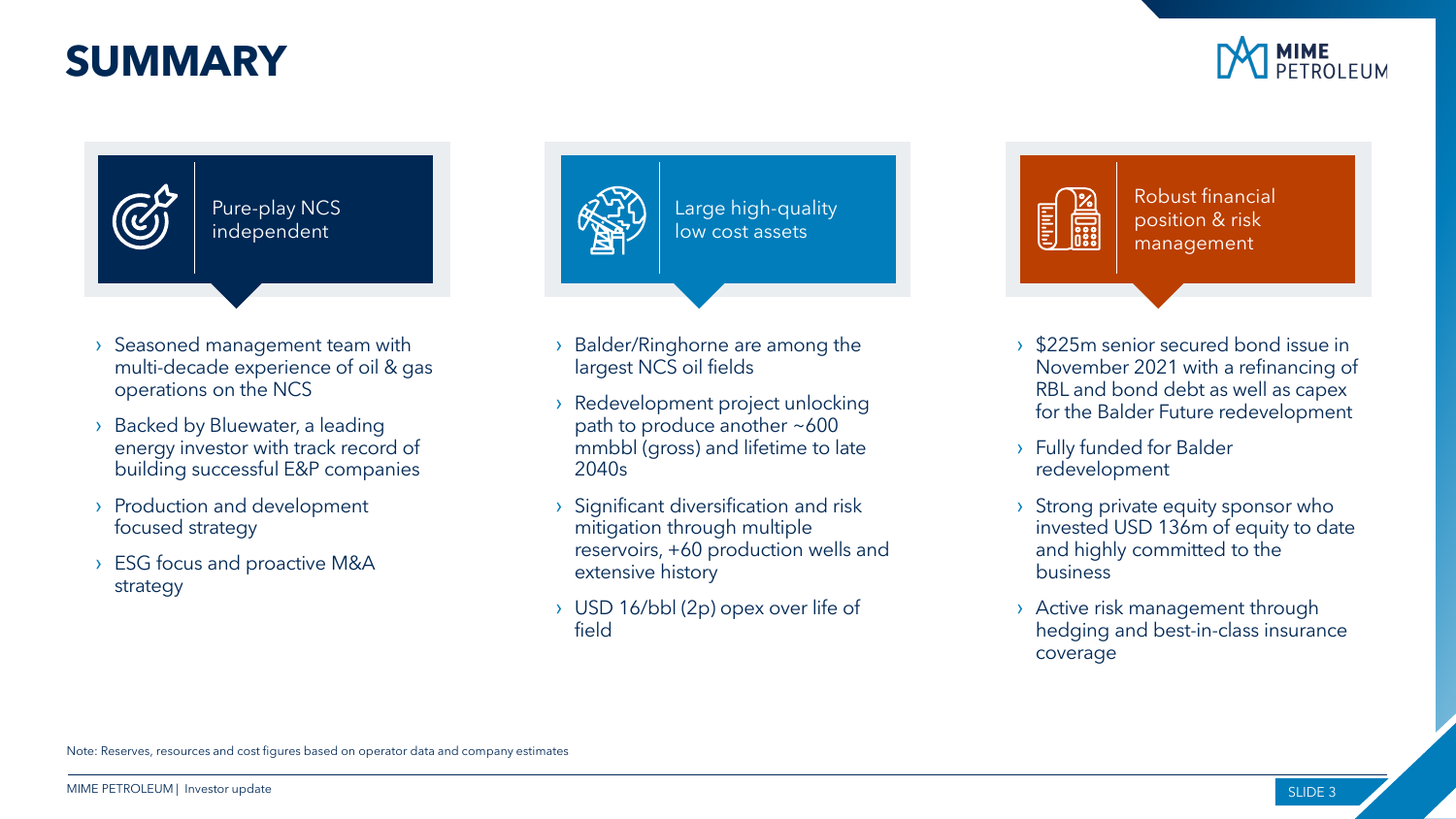## **OPERATIONAL STATUS**

#### Production and offshore operations The Balder Future project

- › Safe operations on the Balder floating production unit (FPU) and the Ringhorne platform have been prioritized during the Covid-19 epidemic
- › 2022 production guidance: 850 kbbls (2.3 kbbl/d)
	- The high oil price environment more than offsets the downward revisions to the 2022 production guidance
- › Net production in Q1: 187 kbbls (207 kbbls in Q4-2021)
	- A minor hydrocarbon leakage detected in January
	- ‒ Four of the five Balder subsea sites were temporary shut-it parts of Q1
	- ‒ All sites, except the Balder A-site, were back in production in April
- › The Ringhorne drilling campaign progressed in Q1
	- ‒ Completed one new production well, one water injector and a well intervention in Q1
	- The first three wells of the program have produced lower volumes than estimated, effecting production guidance for 2022 and reducing 2p reserves of approx. 1 mmbbl
	- 8 more production wells to be drilled till 2024

- › The Balder Future PDO was approved on June 18, 2020. Gross capex estimate is NOK 26.8 billion (real 2021).
- › First oil scheduled in Q4-2023
- Challenging market conditions following the Russian invasion of Ukraine and post Covid-19 issues put pressure on the Jotun FPSO cost and schedule estimates
- › The West Phoenix rig has drilled at the G-template during Q1
	- ‒ Challenging weather conditions during winter 2022 have impacted the drilling performance
- › Ongoing SPS / SURF installation campaign, the vessel mobilized on the field as planned

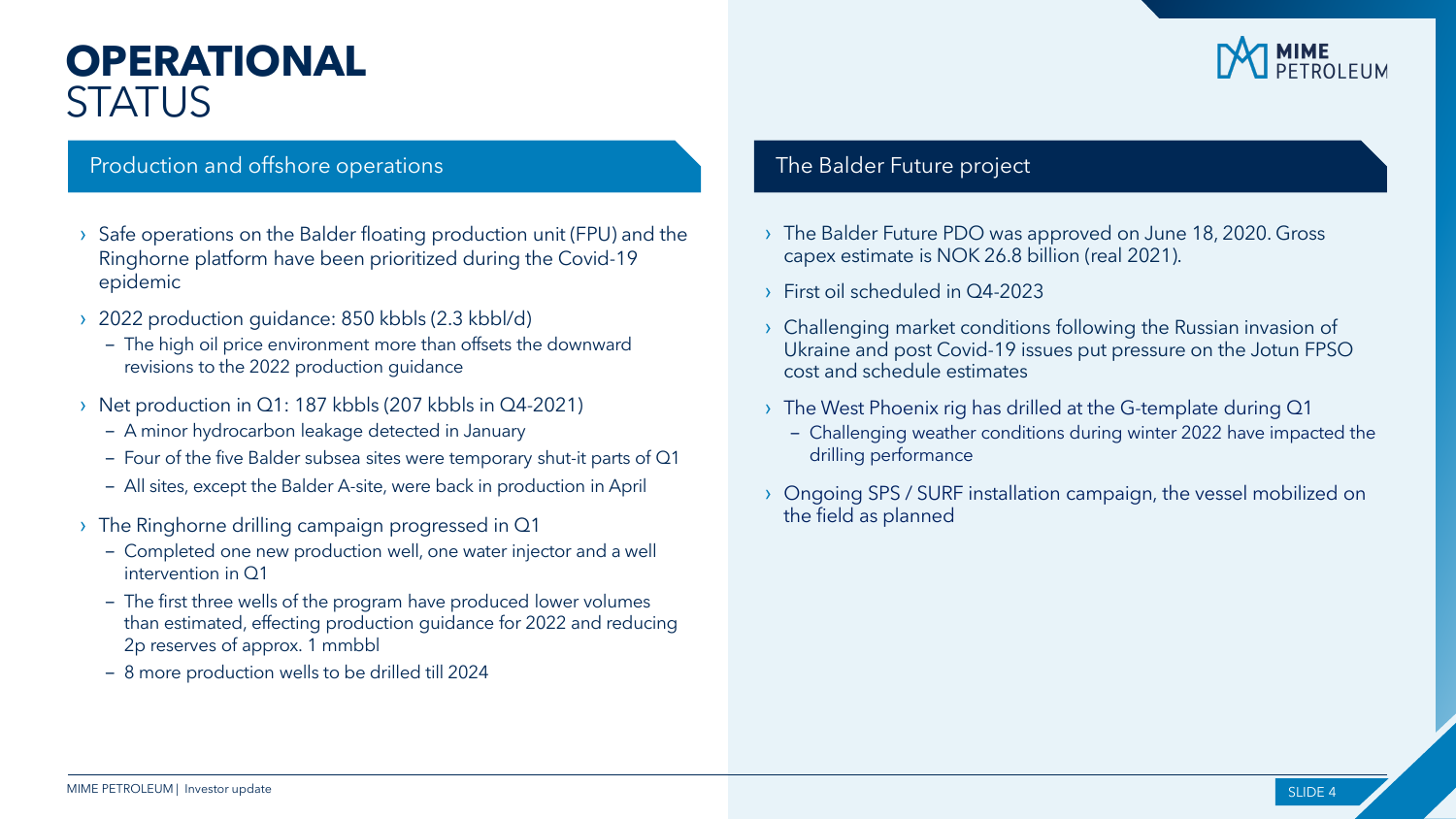## **FIELD LAY OUT**  WHEN REDEVELOPMENT IS COMPLETED





#### **Sanctioned activities**

- › Extended life: From 2030 to late 2040s
- › Remaining gross capex: ~18bn NOK
- Gross reserves increase: ~200 mmboe
- › Field life OPEX of \$16/boe in average
- › Refurbish Jotun FPSO and relocate

› Now at Rosenberg yard

- › 27 new production wells to come onstream from 2021 to 2024
	- › Ongoing drilling from the Ringhorne platform
	- › West Phoenix commenced drilling in Q3-2021
- › New subsea production system including five templates
- › King/Prince discovery in June 2021 at gross 60-135 mmboe may enhance economics further

*Values per 1 Jan 2022*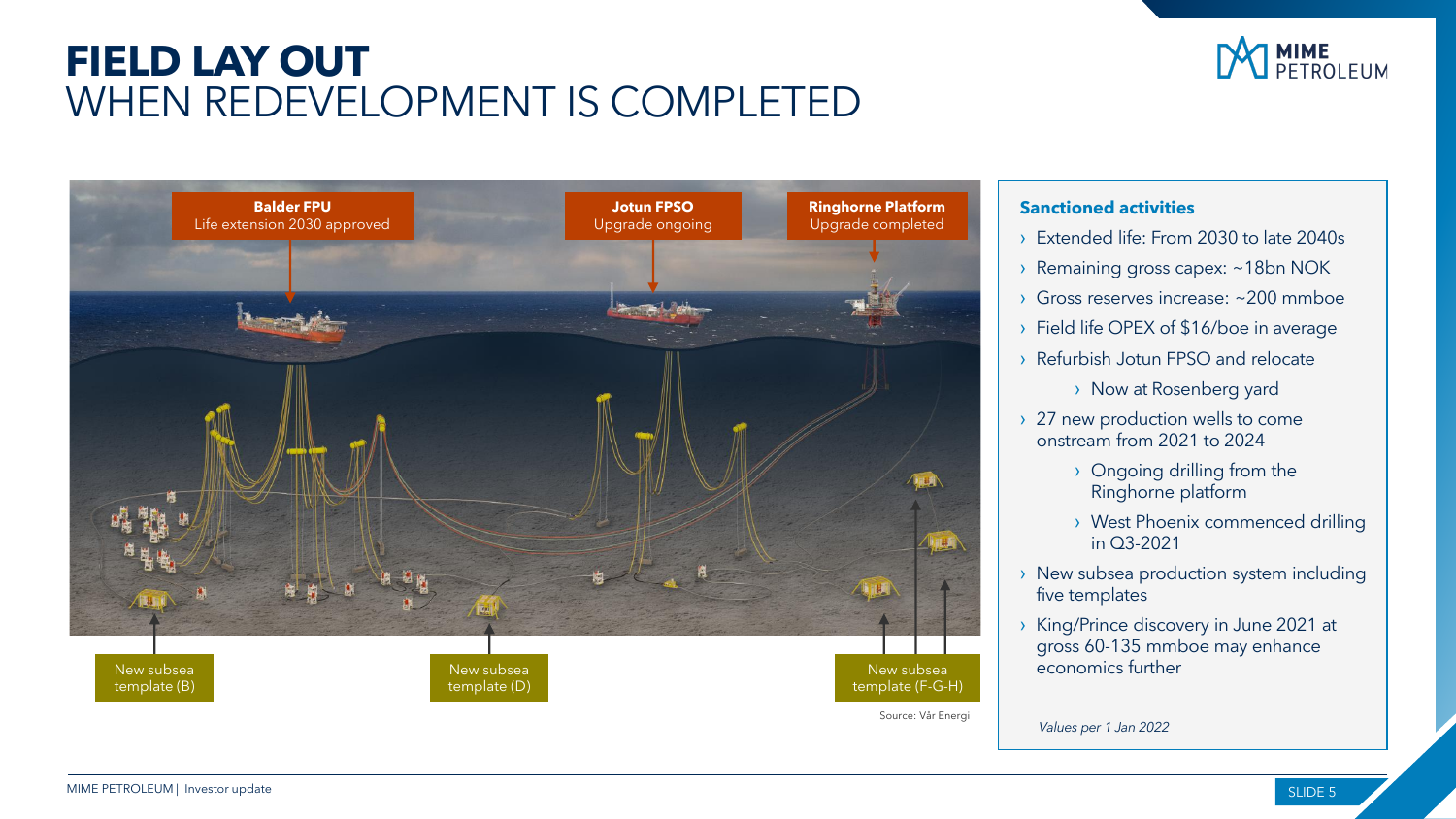## **TIMELINE** AND MILESTONES





*Note: Indicative timeline*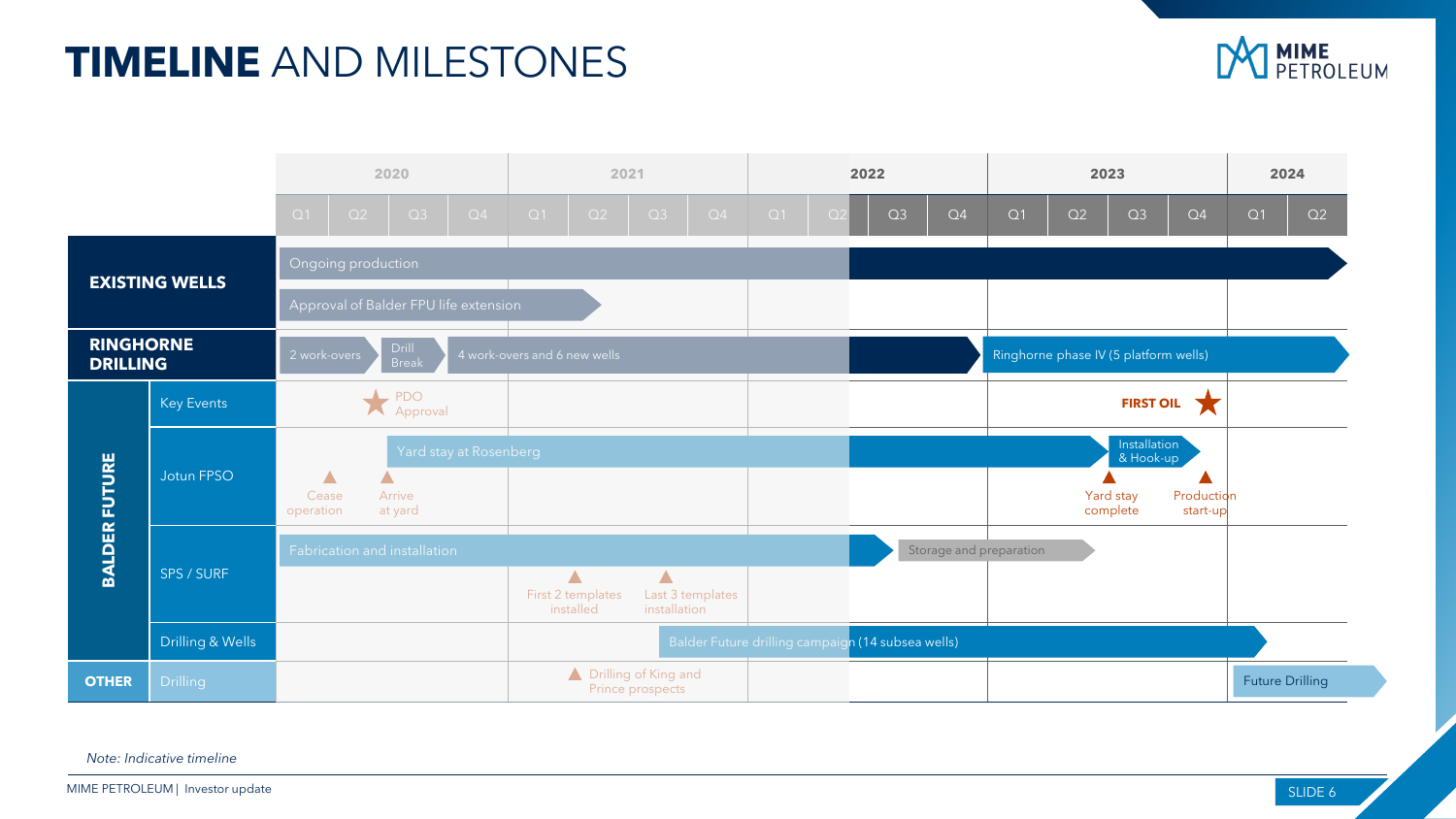## **FINANCIAL STATUS**

#### **Liquidity and financing**

- Cash at hand end Q1: USD 83 million
- Q1 cash flow: minus USD 7 million

#### **Hedging**

- › For 2022, Mime has 16 000 bbl per month of swap contracts with an average price of USD 76.59/bbl
- › The 2022 Brent contracts represent a hedging ratio of approx. 80% of the after-tax volumes for 2022.
- › Mime does not have any hedges related to FX or interest rates

#### **Offshore insurance**

- Mime renewed its offshore insurance package in November 2021 consistent with the best industry standards
- Mime has a loss of production income insurance at USD 65/bbl; an insurance settlement of USD 2-3 million is expected based on the operational issues in Q1

### Financials and risk management Contract Contract Contract Contract Contract Contract Contract Contract Contract Contract Contract Contract Contract Contract Contract Contract Contract Contract Contract Contract Contract Co

#### **Solid and active owner**

- Strong private equity sponsor in Bluewater who invested USD 136m of equity to date
- Pursuing M&A opportunities in the market

#### **New petroleum tax system**

- On 8 April, Ministry of Finance put forward to the Parliament the proposed changes to the Petroleum Tax Act
- › No material changes versus the proposal from 3 September 2021; provides more liquidity to Mime in the short term through tax refunds

#### **Independent review of Mime Petroleum's reserves 31 Dec. 2021**

- › AGR Energy Services AS has completed the Competent Person's Report (CPR) of Mime Petroleum's reserves per 31 December 2021
	- Gross reserves at the Balder/Ringhorne fields at 219 mmboe and net reserves to Mime Petroleum at 21.1 mmboe
- The Operator's reserves statement for the Balder Ringhorne fields is approx. 260 mmboe (gross)

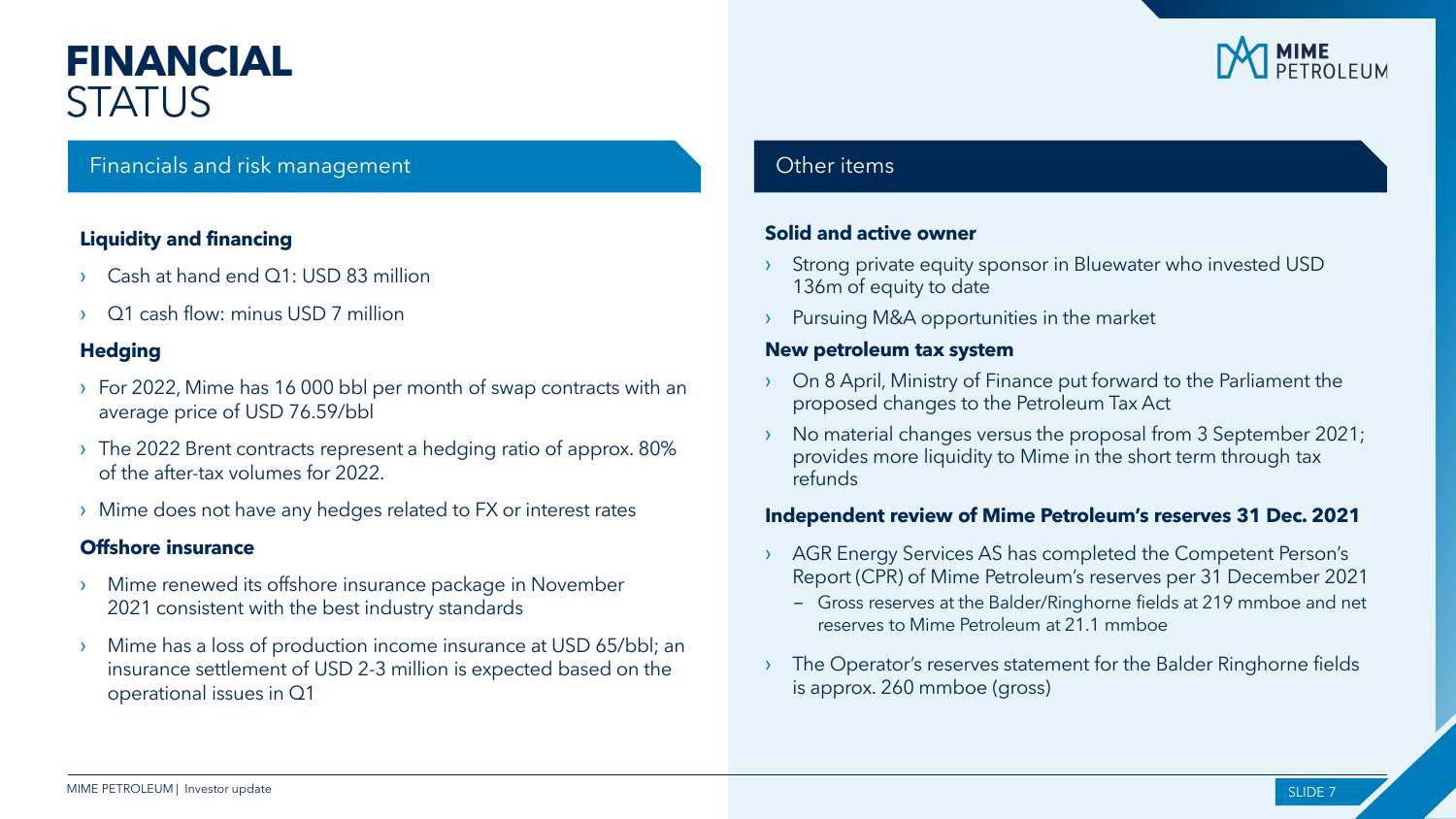

# APPENDIX

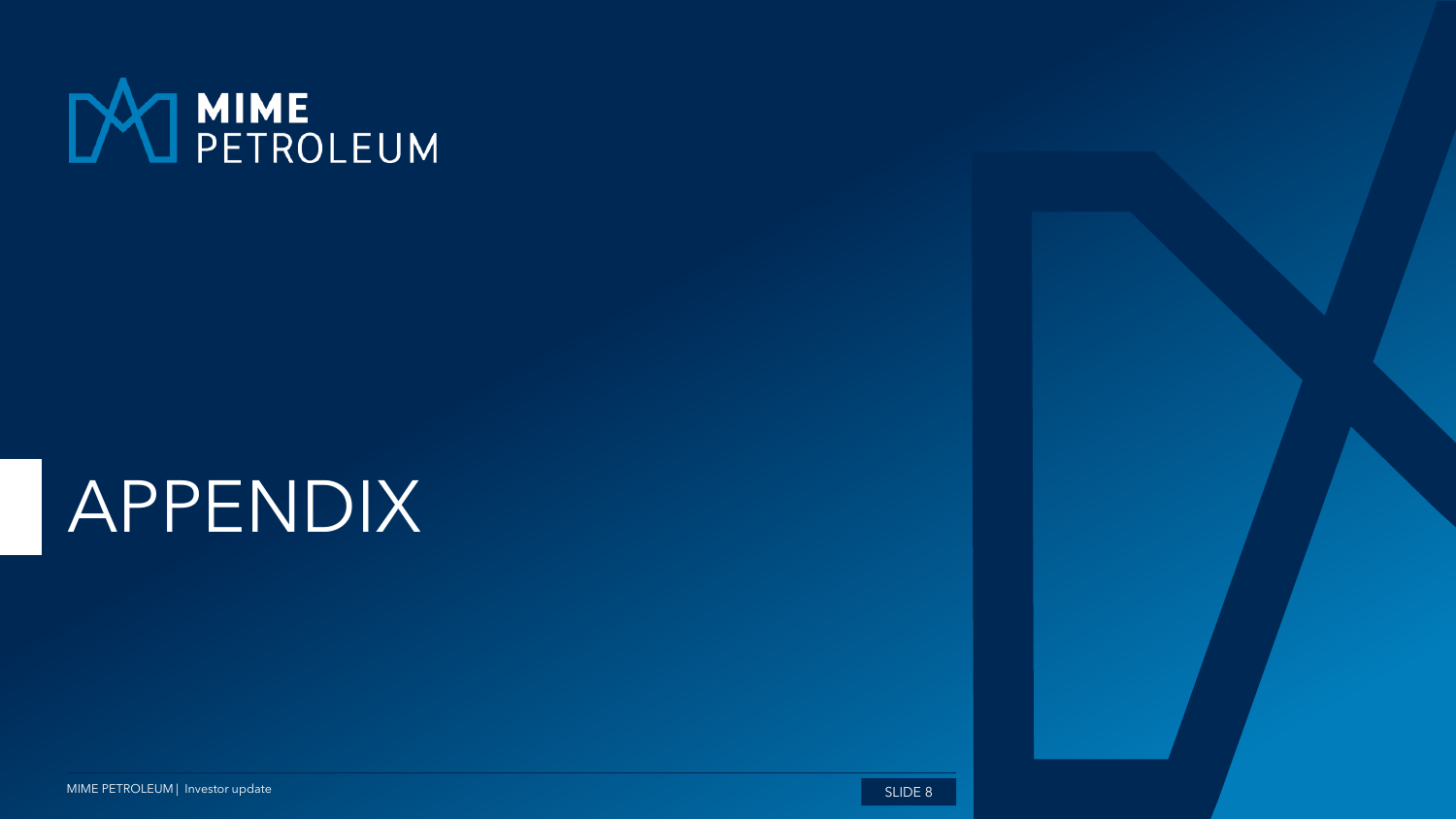## **STATEMENTS OF INCOME**  PER MARCH 31, 2022

|                                           |             | <b>Unaudited</b> | <b>Audited</b>   |           |
|-------------------------------------------|-------------|------------------|------------------|-----------|
|                                           |             | <b>YTD</b>       | <b>FULL YEAR</b> |           |
| (NOK 1 000)                               | <b>Note</b> | Q1 2022          | Q1 2021          | 2021      |
|                                           |             |                  |                  |           |
| Sale of petroleum                         |             | 167 693          | 105 994          | 432 027   |
| Other revenue                             |             | $-9227$          | $-4359$          | $-69366$  |
| <b>Total operating revenue</b>            |             | 158 466          | 101 635          | 362 661   |
|                                           |             |                  |                  |           |
| Operating expenses                        |             | $-105892$        | $-57380$         | $-261975$ |
| Ordinary depreciation                     |             | $-28,508$        | $-28104$         | $-120777$ |
| Impairment                                |             |                  |                  |           |
| <b>Exploration costs</b>                  |             | $-181$           | $-172$           | $-1347$   |
| <b>Total operating expense</b>            |             | $-134582$        | $-85656$         | -384 099  |
|                                           |             |                  |                  |           |
| Profit / (loss) from operating activities |             | 23 885           | 15 979           | $-21438$  |
|                                           |             |                  |                  |           |
| Net financial items                       | 8           | $-52025$         | $-9272$          | $-148426$ |
| <b>Net financial items</b>                |             | $-52025$         | $-9272$          | $-148426$ |
|                                           |             |                  |                  |           |
| Profit / (loss) before income tax         |             | $-28140$         | 6708             | $-169864$ |
|                                           |             |                  |                  |           |
| Income tax                                | 9           | $-4864$          | 925              | 196 179   |
| Net profit / (loss)                       |             | $-33003$         | 7 633            | 26 315    |
|                                           |             |                  |                  |           |
| Allocation of net profit / (loss):        |             |                  |                  |           |
| Retained earnings                         |             | $-33003$         | 7 633            | 26315:    |

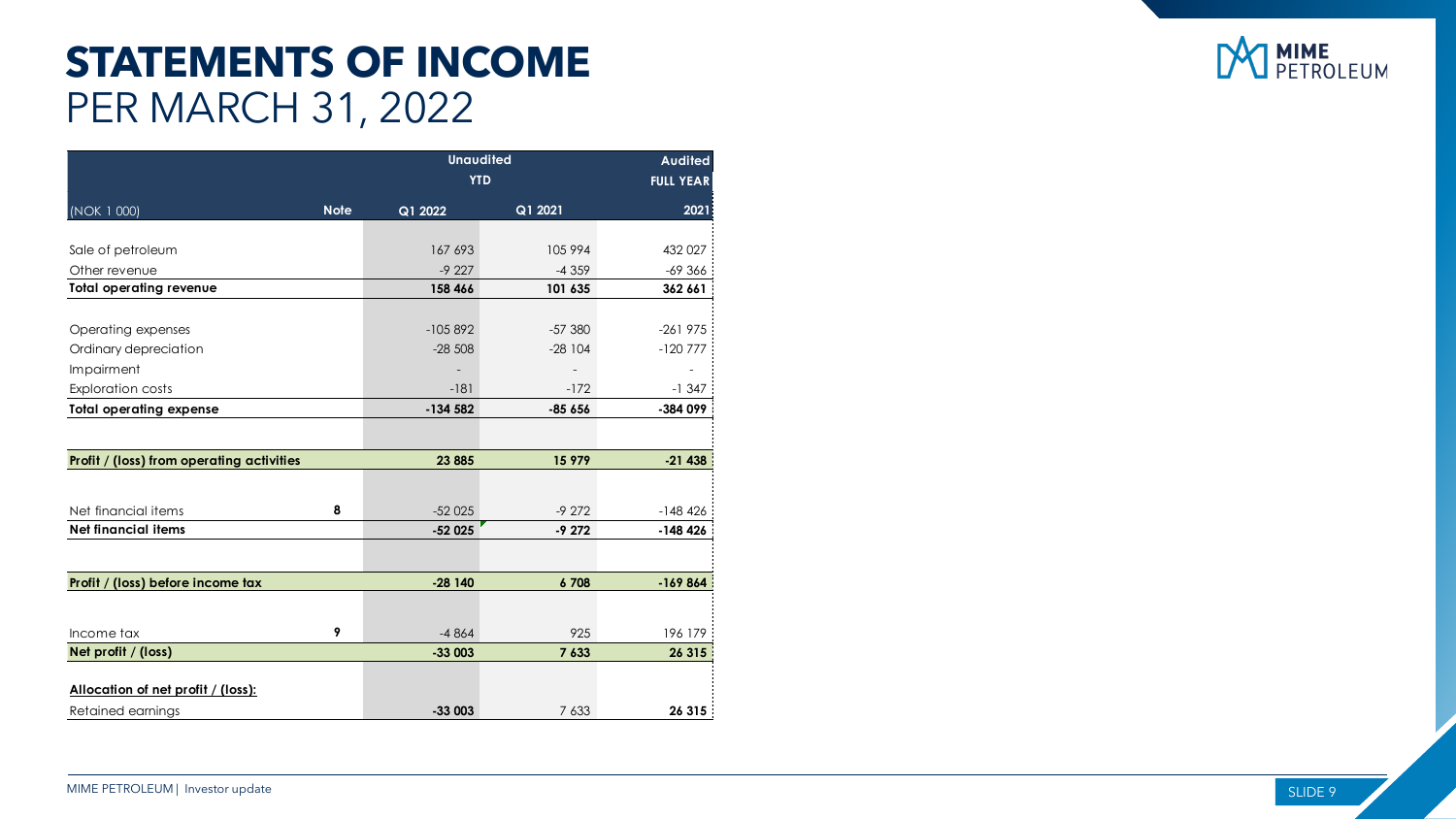## **STATEMENTS OF FINANCIAL POSITION**  PER MARCH 31, 2022



|                                      |                | <b>Unaudited</b> |                       | Audited       |
|--------------------------------------|----------------|------------------|-----------------------|---------------|
| (NOK 1 000)                          | <b>Note</b>    |                  | 31.03.2022 31.03.2021 | 31.12.2021    |
| <b>ASSETS</b>                        |                |                  |                       |               |
| <b>FIXED ASSETS</b>                  |                |                  |                       |               |
| Intangible fixed assets              |                |                  |                       |               |
| Capitalized exploration wells        |                | 61 289           | 7 3 4 9               | 59 782        |
| Other intangible assets              |                | 7 632            | 10 673                | 8 3 9 3       |
| <b>Total intangible fixed assets</b> | $\overline{2}$ | 68 922           | 18 0 22               | 68 174        |
| <b>Tangible fixed assets</b>         |                |                  |                       |               |
| Production facilities                |                | 3 962 823        | 2859087               | 3 7 1 7 6 2 3 |
| Other property, plant and equipment  |                | 504              | 519                   | 336           |
| <b>Total tangible fixed assets</b>   | 1              | 3 963 327        | 2859605               | 3717959       |
| <b>Financial fixed assets</b>        |                |                  |                       |               |
| Other financial assets               |                | 12056            | 7090                  | 11795         |
| <b>Total financial fixed assets</b>  |                | 12 056           | 7090                  | 11795         |
| <b>TOTAL FIXED ASSETS</b>            |                | 4 044 305        | 2884718               | 3797929       |
| <b>Current assets</b>                |                |                  |                       |               |
| Inventory and underlift              |                | 24 3 18          | 5 1 9 3               | 26 145        |
| Trade and other receivables          | 3              | 70 192           | 54 948                | 43716         |
| Tax receivable                       | 9              | 386 632          | 384 197               | 596 557       |
| Other current assets                 |                | 83 577           | 61 511                | 85 321        |
| Cash and cash equivalents            |                | 723 558          | 233 593               | 783 220       |
| <b>TOTAL CURRENT ASSETS</b>          |                | 1 288 276        | 739 441               | 1 534 959     |
| <b>TOTAL ASSETS</b>                  |                | 5 332 581        | 3 6 24 159            | 5 332 888     |

|                                        |   | <b>Unaudited</b> |                       | <b>Audited</b> |  |
|----------------------------------------|---|------------------|-----------------------|----------------|--|
| (NOK 1 000)                            |   |                  | 31.03.2022 31.03.2021 | 31.12.2021     |  |
| EQUITY AND LIABILITIES                 |   |                  |                       |                |  |
| <b>EQUITY</b>                          |   |                  |                       |                |  |
| Paid-in capital                        |   |                  |                       |                |  |
| Share capital                          |   | 11917            | 11917                 | 11917          |  |
| Share premium                          |   | 1179748          | 1 179 748             | 1 179 748      |  |
| Total paid-in capital                  |   | 1 191 665        | 1 191 665             | 1 191 665      |  |
| Retained earnings/(uncovered loss)     |   | 49 0 70          | 63 391                | 82 074         |  |
| <b>TOTAL EQUITY</b>                    |   | 1 240 735        | 1 255 056             | 1 273 739      |  |
| <b>Non-current liabilities</b>         |   |                  |                       |                |  |
| Deferred tax liability                 | 9 | 1 331 288        | 734 998               | 1 326 446      |  |
| Interest bearing loans and borrowings  | 7 | 1883 103         | 942 073               | 1895710        |  |
| Other long term liabilities            |   | 3747             | 2 2 9 1               | 3536           |  |
| Asset retirement obligation            | 6 | 556 354          | 566 735               | 569 741        |  |
| <b>TOTAL NON CURRENT LIABILITIES</b>   |   | 3774492          | 2 246 097             | 3 795 434      |  |
| <b>Current liabilities</b>             |   |                  |                       |                |  |
| Trade payables                         | 4 | 37 601           | 18 3 38               | 49 639         |  |
| Public duties payable                  |   | 1693             | 1638                  | 7 635          |  |
| Tax payable                            |   |                  | 4 6 5 3               | 1 3 3 0        |  |
| Other current liabilities and overlift | 4 | 278 060          | 98 377                | 205 110        |  |
| <b>TOTAL CURRENT LIABILITIES</b>       |   | 317 354          | 123 006               | 263 715        |  |
| <b>TOTAL LIABILITIES</b>               |   | 4 091 846        | 2 369 103             | 4 0 59 148     |  |
| TOTAL EQUITY AND LIABILITIES           |   | 5 332 581        | 3 624 159             | 5 332 888      |  |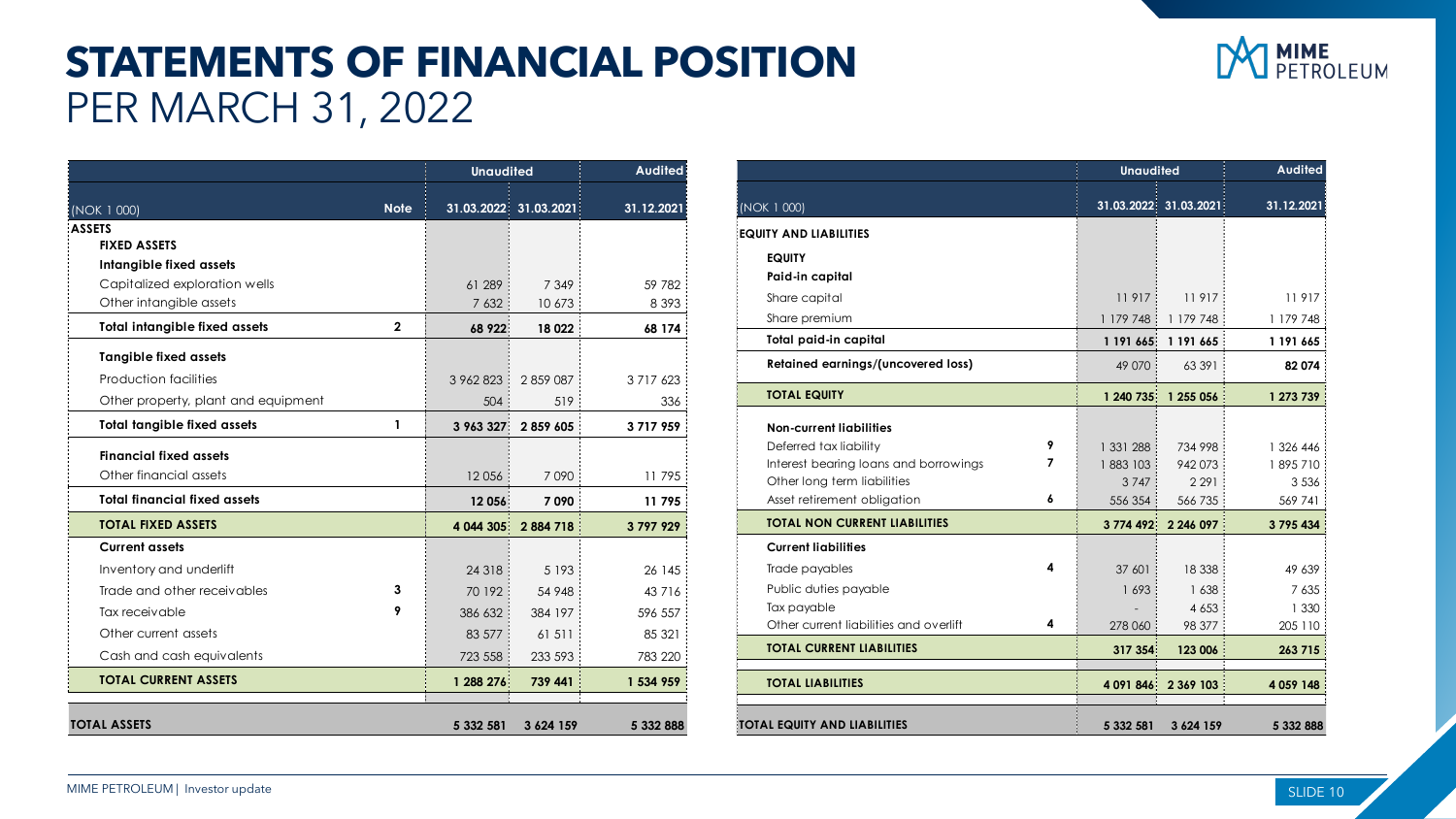## **STATEMENTS OF CASH FLOWS – MARCH 31, 2022**

|                                                                             | <b>Unaudited</b> | <b>Audited</b>            |                          |
|-----------------------------------------------------------------------------|------------------|---------------------------|--------------------------|
|                                                                             |                  |                           |                          |
| (NOK 1 000)                                                                 |                  | YTD 31.03.22 YTD 31.03.21 | 2021                     |
|                                                                             |                  |                           |                          |
| Cash flows from operating activities<br>Profit / loss (-) before income tax | $-28140$         | 6794                      | $-169864$                |
| Adjustments:                                                                |                  |                           |                          |
| Income tax received                                                         | 208 572          | 104 131                   | 675 238                  |
| Depreciation, depletion and amortization                                    | 28 508           | 28 104                    | 120 777                  |
| Interest and fees on borrowings                                             |                  | 12 2 2 8                  | 89 335                   |
| Accretion expense                                                           | 10 472           | 7813                      | 43 3 5 4                 |
| Change in trade and other receivables                                       | $-68348$         | 3788                      | 19 504                   |
| Change in trade and other payables                                          | 100 754          | $-38378$                  | 55 356                   |
|                                                                             |                  |                           |                          |
| Net cash flows from / used in (-) operating activities                      | 251 820          | 124 480                   | 833 701                  |
|                                                                             |                  |                           |                          |
| Cash flows from investing activities                                        |                  |                           |                          |
| Investment in oil and gas assets                                            | $-293260$        |                           | $-355758$ $\pm 1310180$  |
| Investment in exploration and evaluation assets                             | $-1,508$         | $-2957$                   | $-55389$                 |
| Other investments                                                           | $-235$           |                           | $-1340$                  |
| Net cash flows from / used in (-) investing activities                      | $-295003$        | $-358715$                 | $\frac{1}{2}$ -1 366 909 |
| Cash flows from financing activities                                        |                  |                           |                          |
| Proceeds from borrowings                                                    |                  | 213835                    | 1 203 619                |
| Interest and fees on borrowings                                             | $-437$           | $-17260$                  | $-184955$                |
| Loans to shareholder                                                        |                  | $-427$                    | $-1298$                  |
| Proceeds from share issues                                                  |                  | 59 602                    | 59 602                   |
| FX effects                                                                  | -16 041          | $-1390$                   | 25 993                   |
|                                                                             |                  |                           |                          |
| Net cash flows from / used in (-) financing activities                      | $-16478$         | 254 359                   | 1 102 961                |
|                                                                             |                  |                           |                          |
| Net increase/ decrease (-) in cash and cash equivalents                     | -59 662          | 20 124                    | 569 752                  |
|                                                                             |                  |                           |                          |
| Cash and cash equivalents at the beginning of period                        | 783 221          | 213 467                   | 213 467                  |
| Cash and cash equivalents at the end of the period                          | 723 559          | 233 591                   | 783 220                  |